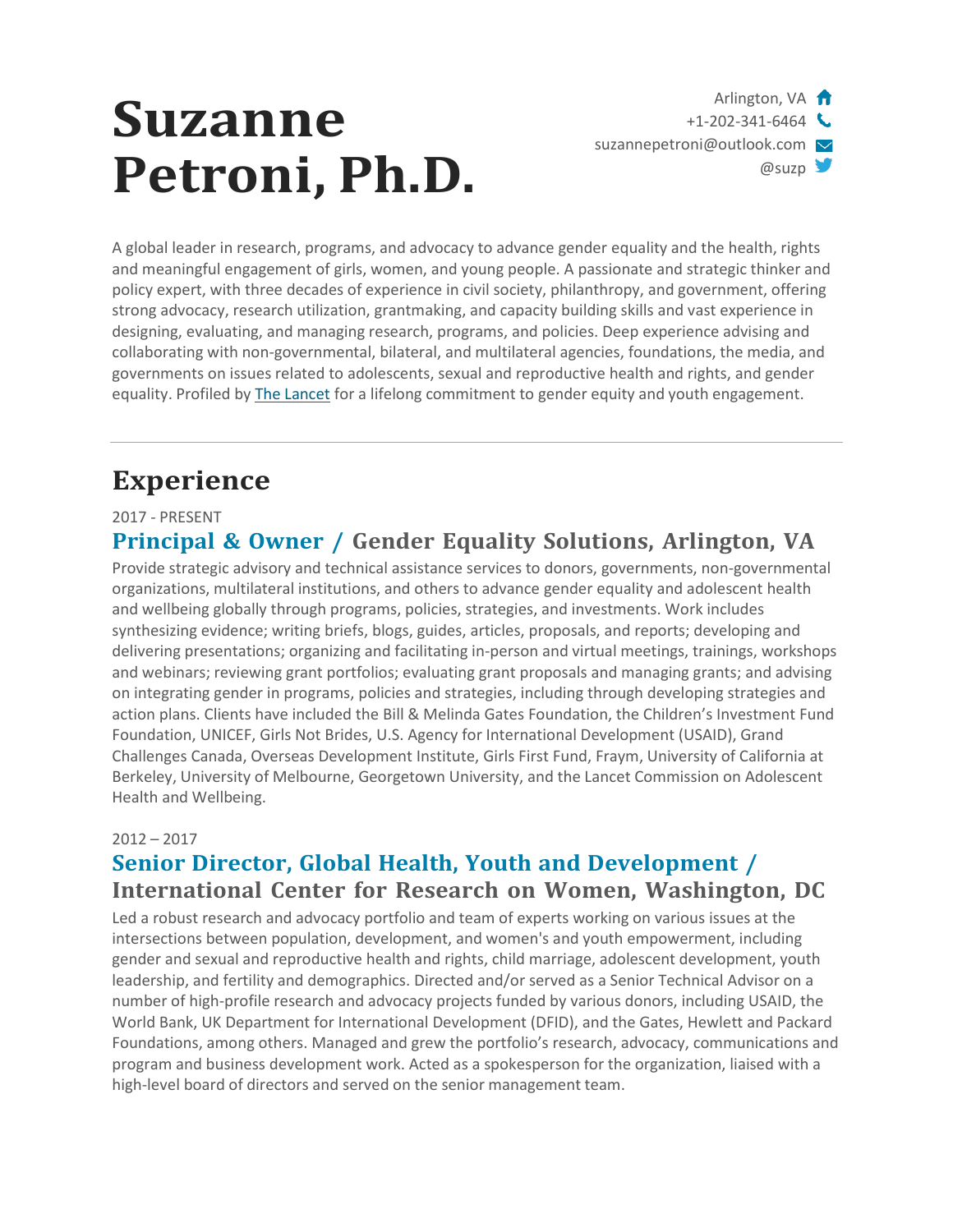### 2010 - 2012 **Vice President, Global Health / Public Health Institute, Washington, DC**

Created a new Global Health Department and established a Washington, DC office for a \$100 million/year, 620-person non-profit organization. Designed and implemented a strategic plan that built the capacity of the organization to expand its global health engagement through research, programmatic and policy work. Functioned as the organization's spokesperson and liaison on global health issues with governments, the media, federal agencies, foundations, non-profit organizations, universities and others. Supervised 15 principal investigators and project directors and additional staff toward an ambitious organizational vision. Facilitated collaboration and information-sharing among a diverse range of global health programs and professionals, managed global health advocacy efforts, and recruited new staff and projects to join the organization. Led writing and speaking engagements on a range of global health issues. Engaged with the board of directors and served on the organization's senior management team.

#### $2001 - 2010$

### **Senior Program Officer / Summit Foundation, Washington, DC**

Directed the foundation's Global Population and Youth Leadership Program. Designed and implemented grantmaking strategies to mobilize political and financial support and resources for sexual and reproductive health and rights (SRHR) in low and middle-income countries, as well as for targeted adolescent SRHR programs in Central America. Researched, developed, funded and evaluated projects to advance SRHR through advocacy, service delivery and other strategies. Developed and maintained partnerships with a diverse range of non-governmental organizations from the global North and South, as well as with private, public, bilateral and multilateral donor agencies. Served as liaison with a tenmember Board of Directors and with the reproductive health and rights community.

#### 2007 – 2009

### **Chair / Funders Network on Population, Reproductive Health & Rights, Remote**

Oversaw the functions of the Network to ensure the efficient and effective coordination of grantmaking and advocacy strategies across some 60 public and private foundations, which collectively invested over \$1.1 billion annually in the field. Led the organization's strategic planning efforts and supervised the implementation of its \$600,000 budget and the operations of its three full-time staff and 11-member Board of Directors.

#### 1998 – 2001

### **Program Officer/ Bureau of Population, Refugees and Migration, United States Department of State, Washington, DC**

Analyzed international, regional and country level population and reproductive health programs. Developed recommendations for senior officials, engaged in public outreach activities, coordinated and led interagency meetings, and worked closely with the U.S. Agency for International Development, nongovernmental and international organizations, including UNFPA, to advance the role of the United States as a global leader on population, reproductive health and women's rights. Developed, monitored and evaluated reproductive health and refugee assistance programs for the U.S. government and international and non-governmental organizations. Served as the U.S. Officer-in-Charge for the five-year review of the International Conference on Population and Development (ICPD+5), including as an official delegate to UN negotiations, and supported the five-year review of the Beijing Women's Conference.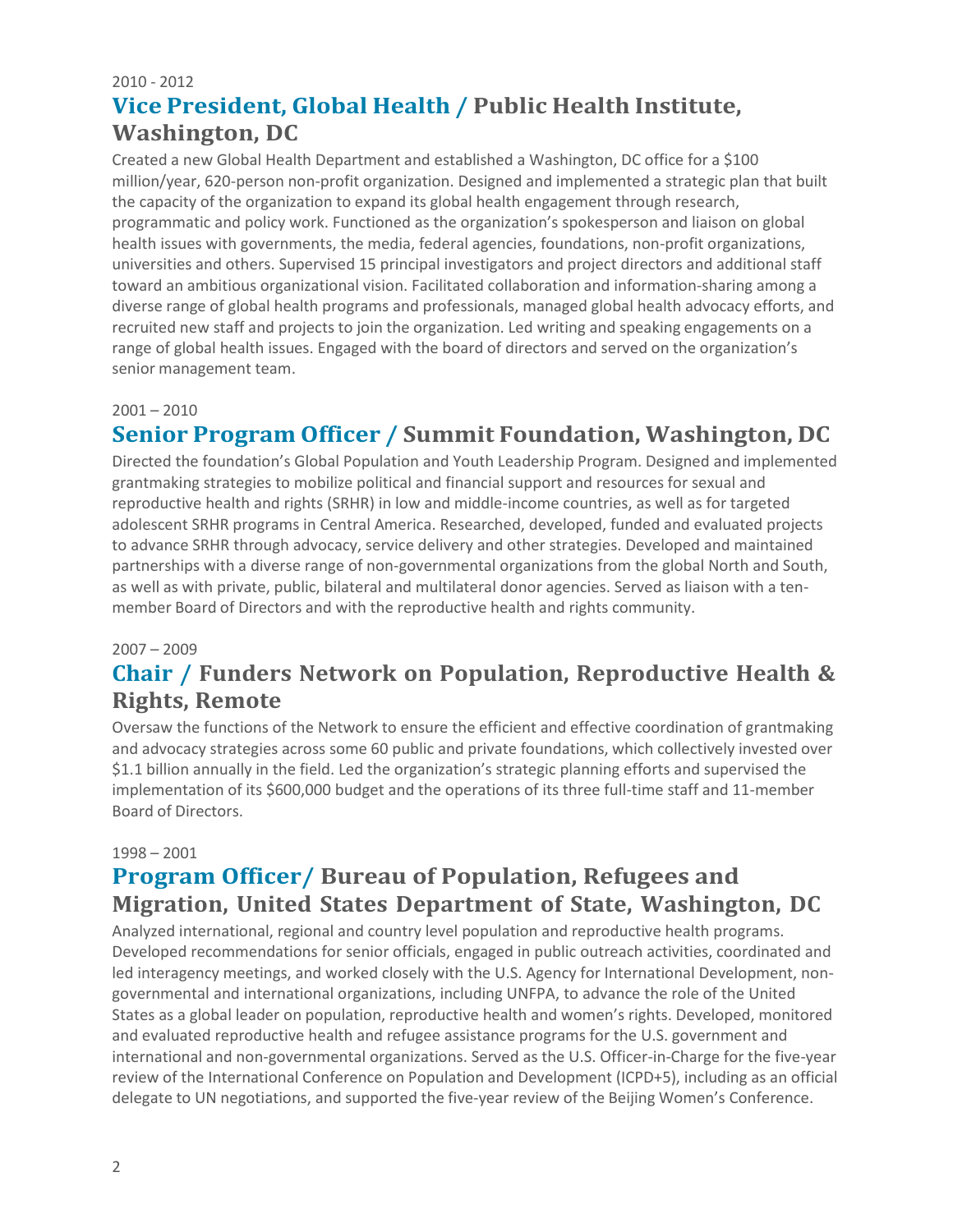#### 1997 – 1998 **Special Assistant / Under Secretary for Global Affairs Timothy Wirth, United States Department of State, Washington, DC**

Wrote press guidance and speeches and served as a liaison to the media and non-governmental organizations. At various times, oversaw the Under Secretary's relationships with the Department's Bureau of Democracy, Human Rights and Labor; Bureau of Oceans and International Environmental and Scientific Affairs; and liaised with the Office of International Women's Issues. Advanced the status of science and health issues by advising senior officials, developing and implementing a media strategy and initiating a National Academies of Science study on the status of science and health at State.

#### 1994 – 1997

### **Marketing Director / National Aeronautics and Space Administration (NASA), Moffett Federal Airfield, CA**

Directed marketing and public affairs activities at the former Naval Air Station. Wrote and implemented strategic marketing and outreach plans. Supervised public affairs consultants and a team of engineers to undertake an environmental impact assessment. Acted as a spokesperson for NASA, provided written and oral presentations for the media and at public hearings, and negotiated legal and policy agreements with local, state and federal government officials.

#### 1992 – 1994

### **International Relations Specialist / National Aeronautics and Space Administration (NASA), Washington, DC**

Enabled NASA's cooperative activities with European and former Soviet nations through research, advising government and industry experts, writing and negotiating international agreements and coordinating plans with various government agencies. Represented NASA in global science and technology negotiations.

#### WINTER, 1993

### **Legislative Fellow / United States Senator Joseph R. Biden (D-DE), Washington, DC**

Presidential Management Fellow on short-term assignment from NASA. Advised the senator on foreign policy, national security and trade issues. Drafted comprehensive reports and statements on foreign affairs and defense issues for committee hearings, constituent meetings and press conferences. Met with and provided briefings to constituents.

#### 1991 - 1992

### **Research Assistant / Professor Madeleine Albright, Georgetown University and the Center for National Policy, Washington, DC**

Collected and analyzed information on politics in Europe and the former Soviet Union for the professor's research projects. Prepared class materials and graded student papers. Coordinated a project at the Center reviewing Europe-related programs at U.S. research organizations.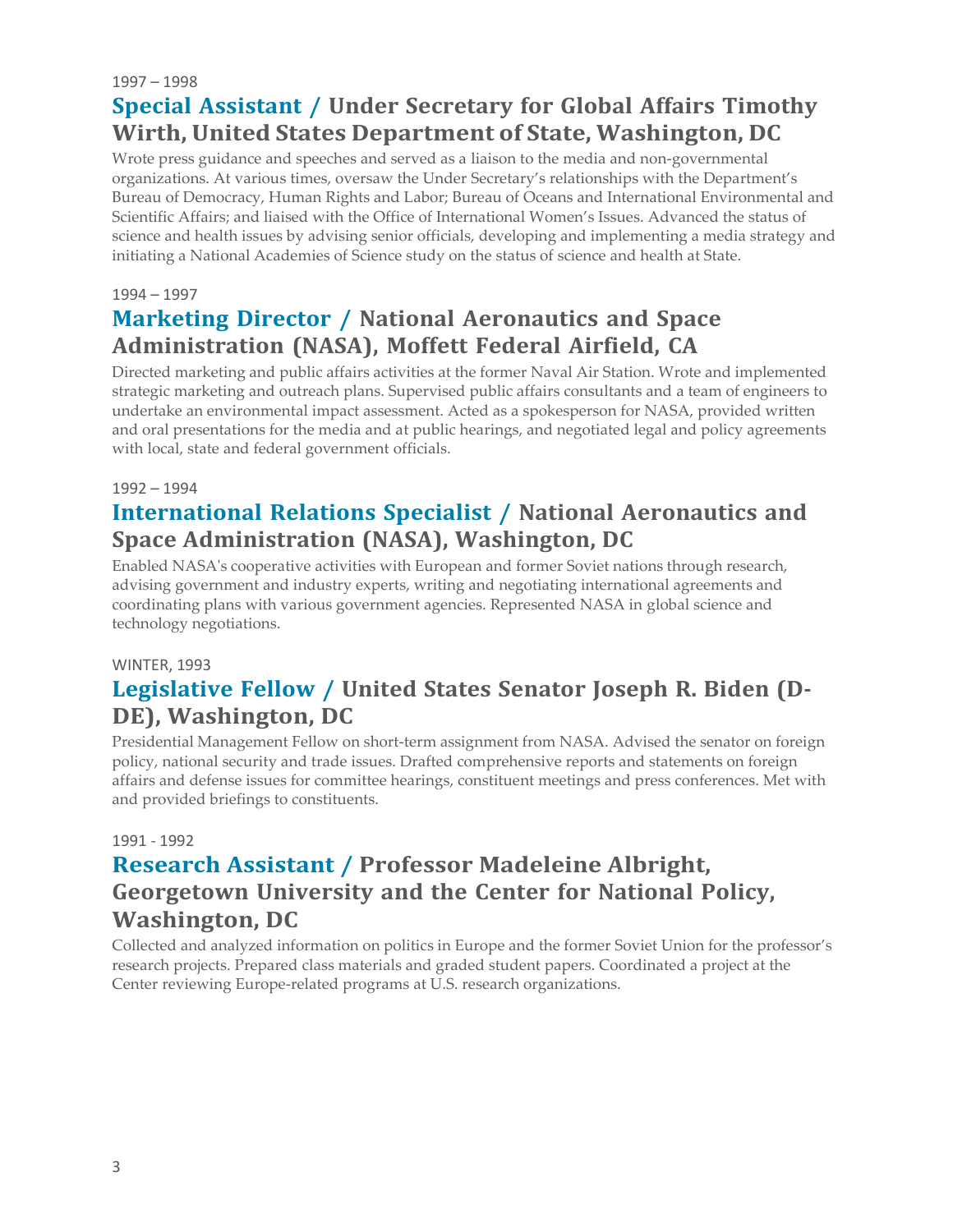## **Education and Training**

#### AUGUST 2011

### **PhD in Gender and Social Policy / George Washington University Trachtenberg School of Public Policy and Public Administration, Washington, DC**

Dissertation titled *[Influences on](https://pqdtopen.proquest.com/doc/883388417.html?FMT=ABS) U.S. International Population and Reproductive Health Policy*.

#### MAY 1992

### **Master of Science in Foreign Service / Georgetown University, Washington, DC**

Focus on United States foreign policy

MAY 1990

### **Bachelor of Arts in International Relations / University of California, Davis, CA**

Graduated with High Honors

- Columbia University, Mailman School of Public Health. (Residential program in Entebbe, Uganda). *Certificate in Public Health in Complex Emergencies*. 2000.
- President Management Fellowship/Internship, 1992-1994.
- Proficient in oral and written Spanish.
- Interned for Senator Edward M. Kennedy (D-MA), ABC News *Nightline* and the Fund for Peace, and managed successful campaigns for a member of the California State Assembly and Yolo County (CA) Board of Supervisors.

# **Publications**

Rumble, L., Petroni, S., Abdi, O., et al. (forthcoming 2022). Adolescent girls at the fore: UNICEF's Gender Action Plan. *Lancet Child and Adolescent Health*.

**Petroni, S**., Efevbera, Y., Hastings., M., et al. (December 2021). [The Child Marriage Learning Partners](https://www.jahonline.org/article/S1054-139X(21)00386-4/fulltext) [Consortium: Connecting Data and Evidence for Action.](https://www.jahonline.org/article/S1054-139X(21)00386-4/fulltext) *Journal of Adolescent Health*. Volume 69, Issue 6, Supplement, S4-S5.

Weisert, Linda and **Petroni, S**. (2020, December). [Self-Care](https://www.alliancemagazine.org/feature/self-care-and-gender-equity/) and Gender Equity. Alliance Magazine.

Efevbera, Y., Haj-Ahmed, J., Lai, J., Hainsworth, G., Levy, M., Sirivansanti, N., Winnie, A., Zurak, M., & Petroni, S. (2020, July)[. Multisectoral Programming for Adolescent Health and Well-being in Sub-Saharan](https://www.ncbi.nlm.nih.gov/pmc/articles/PMC7322518/) [Africa-Insights from a Symposium Hosted by UNICEF and the Bill & Melinda Gates Foundation.](https://www.ncbi.nlm.nih.gov/pmc/articles/PMC7322518/) The *Journal of Adolescent Health*, 67(1), 24–25.

Juan, C., Edmeades, J., **Petroni, S.,** Kapungu, C., et al. (2019, December)[. Associations between mental](https://www.tandfonline.com/doi/abs/10.2989/17280583.2019.1678476?fbclid=IwAR2BPSYjSf8jaA3_Qkz67dGp16aei56Dgu-HEUH9vWmNvpQUXnhW_41DcOU) [distress, poly-victimisation, and gender attitudes among adolescent girls in Cambodia and Haiti: an](https://www.tandfonline.com/doi/abs/10.2989/17280583.2019.1678476?fbclid=IwAR2BPSYjSf8jaA3_Qkz67dGp16aei56Dgu-HEUH9vWmNvpQUXnhW_41DcOU) [analysis of Violence Against Children surveys,](https://www.tandfonline.com/doi/abs/10.2989/17280583.2019.1678476?fbclid=IwAR2BPSYjSf8jaA3_Qkz67dGp16aei56Dgu-HEUH9vWmNvpQUXnhW_41DcOU) *Journal of Child & Adolescent Mental Health*, 31:3, 201- 213.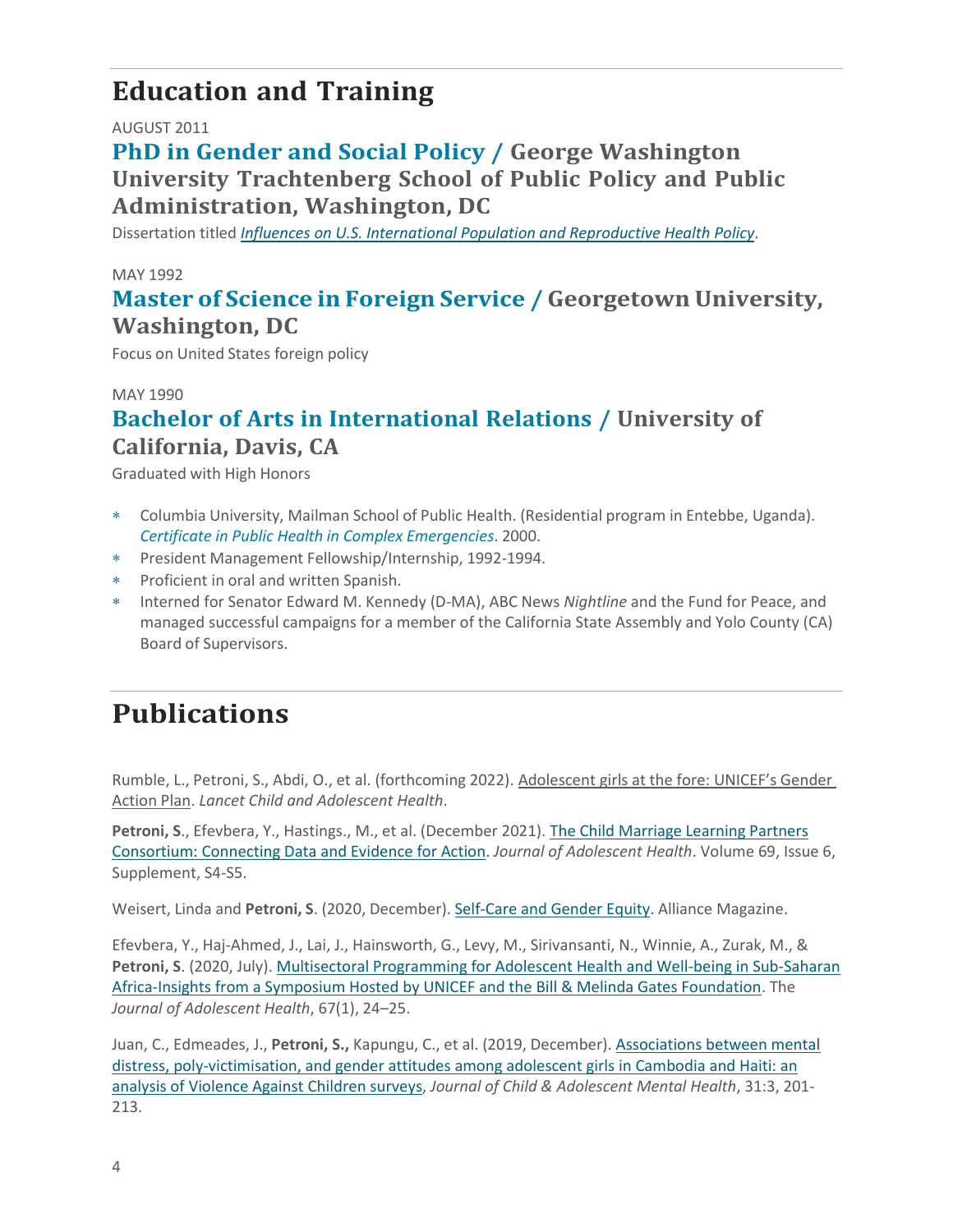**Petroni, S**., Yates, R., Siddiqi, M., Luo, C. et al. (2019, June). [Understanding the Relationships between](https://www.jahonline.org/article/S1054-139X(19)30109-0/fulltext) [HIV and Child Marriage: Conclusions from an Expert Consultation.](https://www.jahonline.org/article/S1054-139X(19)30109-0/fulltext) *Journal of Adolescent Health*. Volume 64, Issue 6, Pages 694-696.

Skinner, M., Catalano, R., Alvarado, G., Kapungu, C., **Petroni, S.** et al. (2019, May)[. Positive Youth](https://linkinghub.elsevier.com/retrieve/pii/S1054139X19300667) Development Programs in Low- and [Middle-Income](https://linkinghub.elsevier.com/retrieve/pii/S1054139X19300667) Countries: A conceptual framework and systematic review [of efficacy.](https://linkinghub.elsevier.com/retrieve/pii/S1054139X19300667) *Journal of Adolescent Health*.

**Petroni, S.**, Das, M., Sawyer, S. (2019, April). [Protection versus Rights: The Age of Marriage versus Age of](https://www.sciencedirect.com/science/article/pii/S2352464218303365?via%3Dihub) Sexual [Consent Challenge.](https://www.sciencedirect.com/science/article/pii/S2352464218303365?via%3Dihub) *Lancet Child and Adolescent Health*. Volume 3, Issue 4, Pages 274-280.

**Petroni, S.** and Ngo, T. (2018, December)[. Stemming HIV amongst Adolescents: Understanding Gender](https://www.thelancet.com/journals/lancet/article/PIIS0140-6736(18)32150-0/fulltext?utm_campaign=wad18&utm_content=80661729&utm_medium=social&utm_source=twitter&hss_channel=tw-27013292) and Modes of [Transmission.](https://www.thelancet.com/journals/lancet/article/PIIS0140-6736(18)32150-0/fulltext?utm_campaign=wad18&utm_content=80661729&utm_medium=social&utm_source=twitter&hss_channel=tw-27013292) *The Lancet*. Volume 392, Issue 10162, Pages 2335-2336.

Patton, G., Darmstadt, G., **Petroni, S**. and Sawyer, S. (2018, March). [A Gender Lens on the Health and](http://www.jahonline.org/article/S1054-139X(17)30321-X/fulltext) [Well-being](http://www.jahonline.org/article/S1054-139X(17)30321-X/fulltext) of Young Males. *Journal of Adolescent Health*. Volume 62, Issue 3, Supplement, Pages S6–S8.

Kapungu, C., **Petroni, S.**, Allen, N. et al. (2017, November). [Gendered Influences on Adolescent Mental](http://www.thelancet.com/pdfs/journals/lanchi/PIIS2352-4642(17)30152-9.pdf) [Health in Low-and Middle-Income Countries: Recommendations from an Expert Convening.](http://www.thelancet.com/pdfs/journals/lanchi/PIIS2352-4642(17)30152-9.pdf) *Lancet Child and Adolescent Health*. Volume 2, Pages 86-86.

Petroni, S., Steinhaus, M., Stevanovic, N., Stoebenau, K., Gregowski, A. (2017, October). [New Findings on](http://www.sciencedirect.com/science/article/pii/S221499961730646X) Child Marriage in [Sub-Saharan](http://www.sciencedirect.com/science/article/pii/S221499961730646X) Africa. *Annals of Global Health*. Volume 83, No. 5–6, 781-790.

Kapungu, C. and **Petroni, S**. (2017, August). [Understanding and Tackling the Gendered Drivers of Poor](https://www.icrw.org/publications/understanding-tackling-gendered-drivers-poor-adolescent-mental-health/) Adolescent [Mental Health.](https://www.icrw.org/publications/understanding-tackling-gendered-drivers-poor-adolescent-mental-health/) Washington, DC: International Center for Research on Women.

Wodon, Q., C. Male, A. Nayihouba, A. Onagoruwa, A. Savadogo, A. Yedan, J. Edmeades, A. Kes, N. John, L. Murithi, M. Steinhaus and **S. Petroni** (2017, June). Economic Impacts of Child Marriage: Global Synthesis Report, Washington, DC: The World Bank and International Center for Research on Women. (See https:/[/www.icrw.org/publications/economic-impacts-child-marriage/](http://www.icrw.org/publications/economic-impacts-child-marriage/) for related publications.)

**Petroni, S**. and Wodon, Q. (2017, June). The rippling [economic](https://medium.com/%40ICRW/the-rippling-economic-impacts-of-child-marriage-2826eb906f91) impacts of child marriage. *Medium* blog.

Patton, G., et al. (2016, May). Our Future: A Lancet [Commission](http://www.thelancet.com/journals/lancet/article/PIIS0140-6736(16)00579-1/fulltext) on Adolescent Health and Wellbeing, *The Lancet*. Volume 387, Issue 10036, 2423 – 2478.

Mokdad, A., et al. (2016, May). Young [People's Health](http://thelancet.com/journals/lancet/article/PIIS0140-6736(16)00648-6/fulltext) from 1990 to 2013: Global Burden of Diseases, [Injuries,](http://thelancet.com/journals/lancet/article/PIIS0140-6736(16)00648-6/fulltext) and Risk Factors, *The Lancet*. Volume 387, Issue 10036, 2383-401.

**Petroni, S.**, Patton, G. and Patel, V. (2015, November). [Why is Suicide The Leading Killer of Adolescent](http://www.thelancet.com/journals/lancet/article/PIIS0140-6736(15)01019-3/fulltext) [Girls?](http://www.thelancet.com/journals/lancet/article/PIIS0140-6736(15)01019-3/fulltext) *The Lancet*. Volume 386, Issue 10008, 2031 – 2032.

Wodon, Q. and **Petroni, S.** (2015, November), The [hefty price of](https://www.devex.com/news/the-hefty-price-of-child-marriage-87327) child marriage, Devex**.**

Parsons, J., Edmeades, J., Kes, A., Petroni, S., Sexton, M. & Wodon, Q. (2015)[. Economic Impacts of Child](http://www.tandfonline.com/doi/full/10.1080/15570274.2015.1075757) Marriage: A Review of the Literature, *The Review of [Faith & International Affairs](http://www.tandfonline.com/doi/full/10.1080/15570274.2015.1075757)*.

**Petroni, S**. (2014, September). Suicide, not maternal mortality, now leading killer of [adolescent](http://news.trust.org/item/20140919194152-9z4fc/?source=fiBlogs) girls, *Trust Women Thomson Reuters* and *Ms. Magazine*.

Cortez, R., Hinson, L. & **Petroni, S**. (2014)[. Adolescent sexual and reproductive health in Dhaka's slums,](http://documents.worldbank.org/curated/en/712551468014450655/Adolescent-sexual-and-reproductive-health-in-Dhakas-slums-Bangladesh) [Bangladesh](http://documents.worldbank.org/curated/en/712551468014450655/Adolescent-sexual-and-reproductive-health-in-Dhakas-slums-Bangladesh)*.* Health, Nutrition and Population Global Practice Knowledge Brief. Washington, DC; World Bank Group.

Glinski, A. M., Sexton, M., & **Petroni, S**. (2014)[. Adolescents and Family Planning:](https://www.icrw.org/publications/adolescents-and-family-planning-what-the-evidence-shows-synthesis/) What the Evidence [Shows.](https://www.icrw.org/publications/adolescents-and-family-planning-what-the-evidence-shows-synthesis/) Washington, DC: International Center for Research on Women.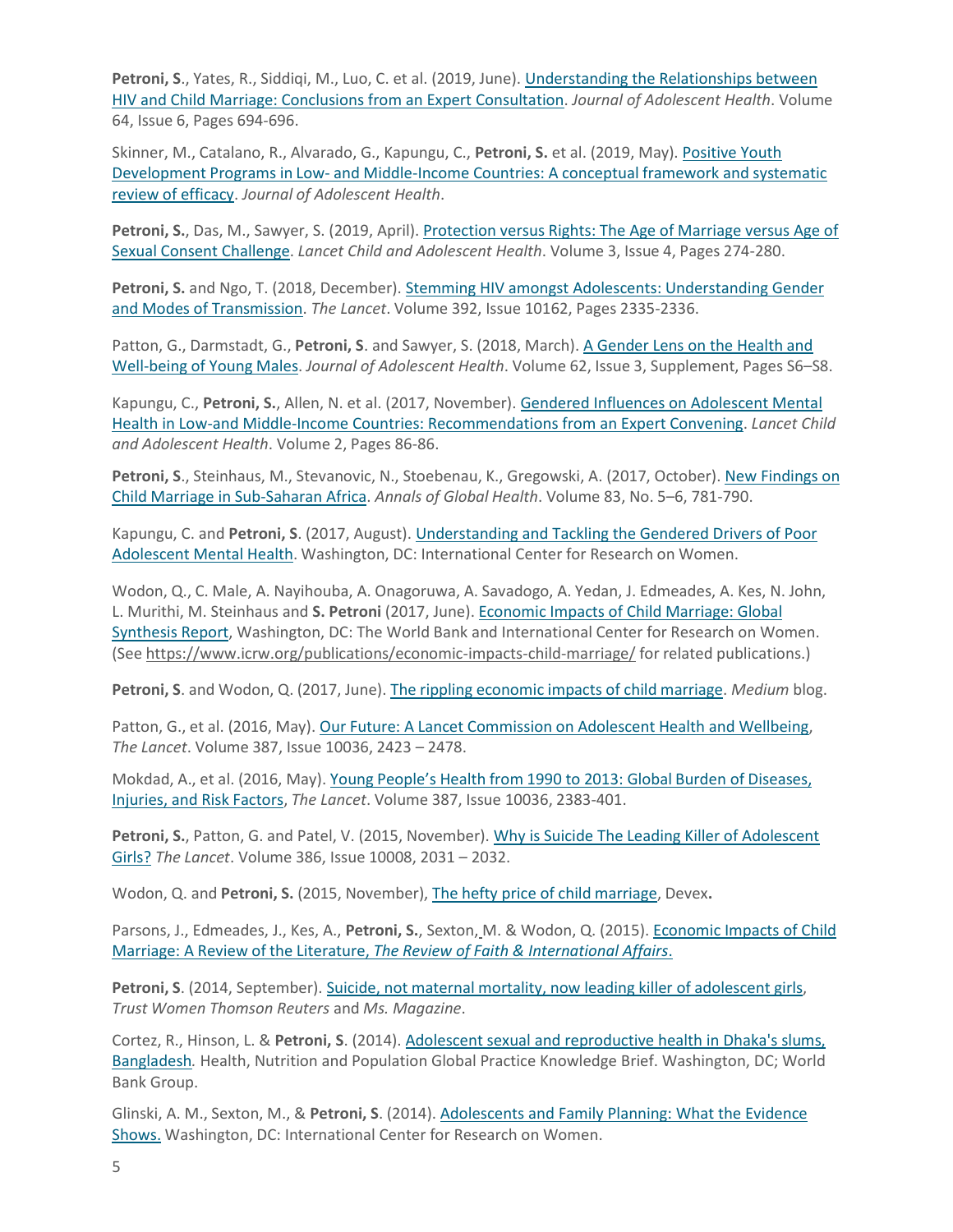Glinski, A. M., Sexton, M., **& Petroni, S**. (2014). [Understanding the Adolescent Family Planning Evidence](https://www.icrw.org/publications/understanding-the-adolescent-family-planning-evidence-base-review-of-literature/) [Base](https://www.icrw.org/publications/understanding-the-adolescent-family-planning-evidence-base-review-of-literature/)*.* Washington, DC: International Center for Research on Women.

**Petroni, S.** (2014). [Advancing Reproductive Health and Rights Insights from Congressional Debates on](https://www.icrw.org/publications/advancing-reproductive-health-and-rights/) the [Mexico](https://www.icrw.org/publications/advancing-reproductive-health-and-rights/) City Policy*.* Washington, DC: International Center for Research on Women.

**Petroni, S.** (2014, September). [Changing](http://msmagazine.com/blog/2014/09/04/changing-the-world-one-girl-at-a-time/) the World, One Girl at a Time. *Ms.Blog*.

**Petroni, S.** (2014, July). [Family Planning for Adolescents:](http://www.trust.org/item/20140721184920-fa7uy/) The Missing Ingredient? *Trust Women Thomson Reuters*.

**Petroni, S.** (2014, August). Women Want the Global Gag Rule [Gone for](http://msmagazine.com/blog/2014/08/11/women-want-the-global-gag-rule-gone-for-good/) Good. *Ms. Blog*.

Rudy, S. & **Petroni, S.** (2014). Careers in Public Health, Educational, and Environmental NGOs. In L.E.Cressey, B. J. Helmer, & J. E. Steffensen (Eds.), [Careers in International Affairs](http://press.georgetown.edu/book/georgetown/careers-international-affairs) (9th ed., pp. 148-156). Washington, DC: Georgetown University Press.

Warner, A., Hollingworth, G., Thompson, L., **Petroni, S.**, Sexton, M., Song, J., Khadar, J., & Jennings, K. (2013). [I Know. I Want. I Dream. Girls' Insights for Building a Better World.](https://www.icrw.org/publications/i-know-i-want-i-dream/) Washington, DC: International Center for Research on Women and 2CV.

**Petroni, S.** & Fritz, K. (2013). [Improving the Health of Women and Adolescent Girls:](http://www.un.org/en/development/desa/population/publications/pdf/expert/2013-12_Petroni-and-Fritz.pdf) An Unfinished [Agenda.](http://www.un.org/en/development/desa/population/publications/pdf/expert/2013-12_Petroni-and-Fritz.pdf) Expert Paper No. 2013/12. New York, NY: Population Division, United Nations.

**Petroni, S.** (2013, May)[. Adolescent Girls Are Critical to the Post-2015 Agenda.](http://www.trust.org/item/20130531140410-vgxie/?source=search) *Trust Women Thomson Reuters.*

**Petroni, S.** & Waters, M. (2012, December). [Empowering](http://www.globalpost.com/dispatches/globalpost-blogs/global-pulse/op-ed-empowering-youth-bali-global-youth-forum) Youth to Own Their Futures. Global Post.

**Petroni, S.** (2012). Seven Billion and 31 [Gigatons,](http://www.arhp.org/Publications-and-Resources/Contraception-Journal/June-2012) *Contraception*, *85*(6), 523-526.

**Petroni, S.** (2011, Summer). 7 Billion [Reasons,](http://www.msmagazine.com/summer2011/7billionreasons.asp) *Ms. Magazine*.

**Petroni, S.** & Shields, W. (2011). International Reproductive Health Still Worth [the Investment.](http://www.arhp.org/publications-and-resources/contraception-journal/june-2011) *Contraception, 83(6), 491-494*

**Petroni, S.** (2011). [Historical and Current Influences on United States International Family Planning](http://www.tandfonline.com/doi/abs/10.1080/1554477X.2011.537901) [Policy.](http://www.tandfonline.com/doi/abs/10.1080/1554477X.2011.537901) *Journal of Women, Politics and Policy*, *32*(1), 28-51.

Petroni, S. (2009). Rethinking U.S. Policy. In L. Mazur (Ed.), A Pivotal Moment: Population, Justice and the Environmental Challenge (pp. 276-291).Washington, DC: Island Press.

**Petroni, S.** (2009). [Policy Review: Thoughts on Addressing Population and Climate Change in a Just and](https://www.jstor.org/stable/40587567?seq=1&page_scan_tab_contents) Ethical [Manner.](https://www.jstor.org/stable/40587567?seq=1&page_scan_tab_contents) *Population and Environment*, *30(6), 275-289*

**Petroni, S.** (2009, September). [The Decline in Funding for Family Planning: A response to Bongaarts and](https://www.guttmacher.org/journals/ipsrh/2009/09/decline-funding-family-planning) [Sinding.](https://www.guttmacher.org/journals/ipsrh/2009/09/decline-funding-family-planning) *International Perspectives on Sexual and Reproductive Health, 35 (3), 153*.

Petroni, S. & Skuster, P. (2008). [The Exportation of Ideology: United States International Reproductive](http://www.americanbar.org/publications/human_rights_magazine_home/human_rights_vol35_2008/human_rights_winter2008/hr_winter08_petroni_skuster.html) [Health](http://www.americanbar.org/publications/human_rights_magazine_home/human_rights_vol35_2008/human_rights_winter2008/hr_winter08_petroni_skuster.html) Policy. *Human Rights,* 35(1).

**Petroni, S.** (2008). [An Ethical Approach to Population and Climate Change.](https://www.wilsoncenter.org/publication/ethical-approach-to-population-and-climate-change) *Environmental Change and Security Program Report,* 13, 57-63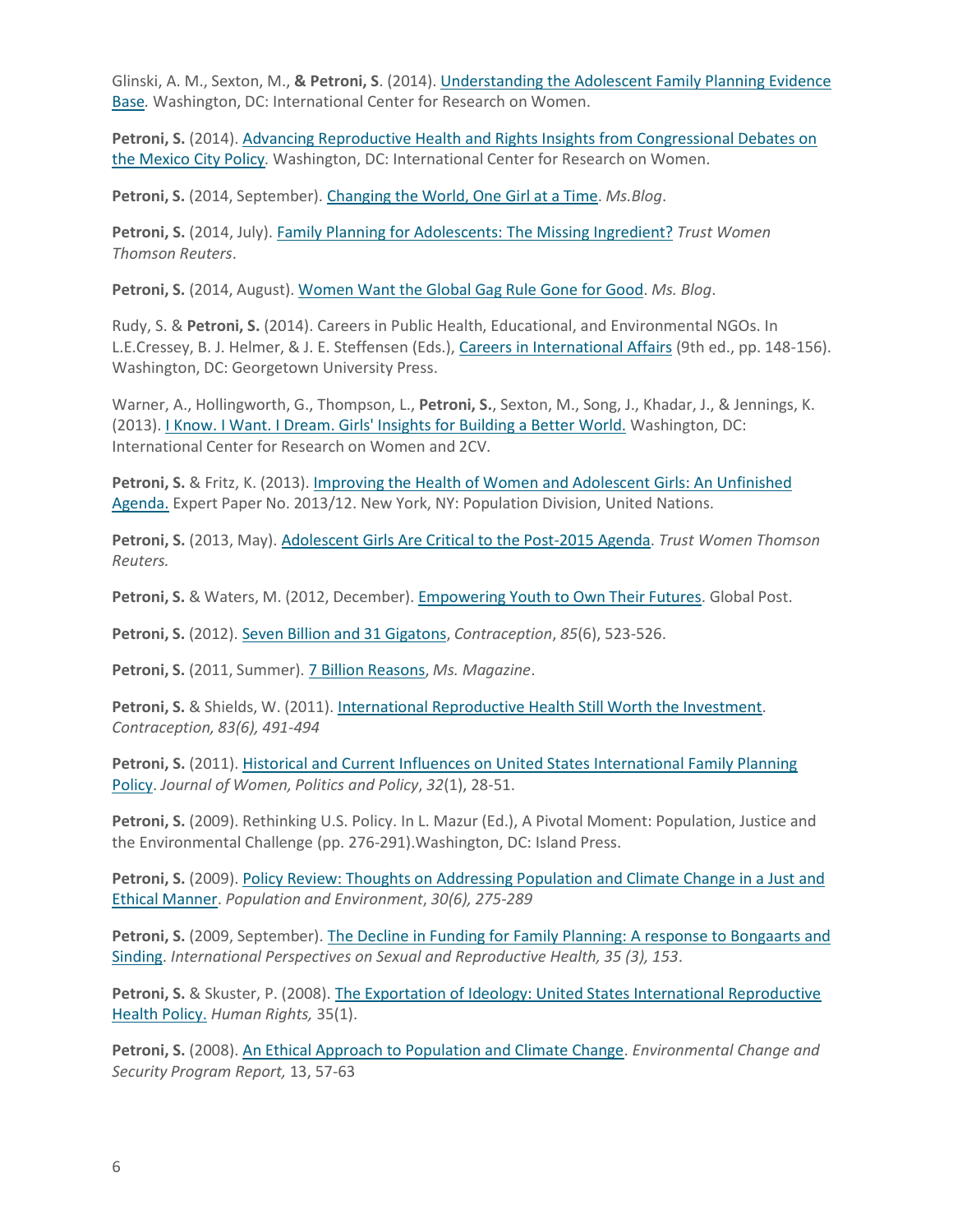Petroni, S. (2008, Winter). Hand in Hand: It's Crucial to Align the Domestic and Global Family Planning Movements, *Ms. Magazine*. (Also in Women's Health: Readings on Social, Economic, and Political Issues, 5<sup>th</sup> Ed. Kendall Hunt Publishing. Summer, 2008.)

**Petroni, S.** (2007, December). [Leveraging and Measuring: How A Small Foundation Can Push a Global](https://www.alliancemagazine.org/analysis/leveraging-and-measuring-how-a-small-foundation-can-push-a-global-agenda/) [Agenda.](https://www.alliancemagazine.org/analysis/leveraging-and-measuring-how-a-small-foundation-can-push-a-global-agenda/) *Alliance Magazine Online*.

Appeared in print, radio and television o[n Al Jazeera,](https://vimeo.com/131126351) [BBC,](http://www.bbc.com/news/magazine-37804539) [BBC Canada,](http://www.bbc.com/news/world-us-canada-39210463) [National Public Radio,](http://www.npr.org/sections/goatsandsoda/2015/06/02/409731413/suicide-no-1-cause-of-death-for-older-teen-girls) *[The](http://www.telegraph.co.uk/women/womens-health/11549954/Teen-girls-Suicide-kills-more-young-women-than-anything.-Heres-why.html) [Telegraph](http://www.telegraph.co.uk/women/womens-health/11549954/Teen-girls-Suicide-kills-more-young-women-than-anything.-Heres-why.html)*, *[The Guardian](http://www.theguardian.com/commentisfree/2015/may/28/worldwide-sexism-increases-suicide-risk-in-young-women)*[, CCTV,](https://www.youtube.com/watch?v=Kf0IdxU5K6Q) [Time Magazine,](http://time.com/4706710/global-gag-rule-extremism-terrorism-security/) [Ms. Magazine,](http://msmagazine.com/blog/author/suzannepetroni/) [Devex,](https://www.devex.com/news/child-marriage-set-to-cost-developing-countries-billions-of-dollars-by-2030-90554) New Securit[y Beat](https://www.newsecuritybeat.org/2017/08/economic-costs-child-marriage/) and more. Published letters to the editor regarding population, reproductive health and rights issues in the *Washington Post, Miami Herald, Syracuse Post-Standard, Detroit Free-Press, Fredericksburg Free Lance-Star, Winchester Star and Fort Worth Star-Telegram*.

### **Presentations and Speeches**

--- (2021, October). Facilitator. *[The Diversity and Complexity of Child Marriage](https://www.girlsnotbrides.org/learning-resources/resource-centre/the-diversity-and-complexity-of-child-marriage-webinar/)*. An online event hosted by the Child Marriage Learning Partners Consortium and the Bill & Melinda Gates Foundation.

--- (2019, June). *Power and relationship dynamics in child, early and forced marriage* (with Margaret Greene). Global Women's Institute, George Washington University.

--- (2019, May). Facilitator and presenter. *From Learning to Action: Advancing Multisectoral Programming for Adolescent Health and Well-being in Sub-Saharan Africa*, UNICEF-Gates Foundation Adolescent Working Group Symposium, Dakar, Senegal

--- (2019, May). Facilitator. *Learning Collaborative Summit on Social Norms Research and Practice*, Georgetown University Institute of Reproductive Health. Washington, DC.

--- (2019, May). Facilitator. *Do Social Norms Matter for Adolescents and Family Planning?* A Launch Event for the Special Supplement in the Journal of Adolescent Health. Washington, DC.

--- (2019, February). *Advancing Learning in Gender Norms.* Building health systems that transform gender norms, Nairobi, Kenya.

--- (2019, January). *Global Evidence Regarding Social Norms and Child Marriage.* Convening on Social Norms and Child Marriage in India, Delhi, India.

--- (2019, January) Keynote Speaker. Regional Conference on Strengthening Understanding of the Impact of Gender Norms and Stereotypes on Violence against Women in the Greater Mekong Sub-Region, Vientiane, Laos.

--- (2018, November). Facilitator. *Do Social Norms Matter for Adolescents and Family Planning?* A Launch Event for the Special Supplement in the Journal of Adolescent Health. Kigali, Rwanda.

--- (2018, June). Facilitator*. Age of Consent to Sex vs. Age of Marriage*. Girls Not Brides Global Meeting, Kuala Lumpur, Malaysia.

--- (2018, April). *Gender in Global Health and Development.* Guest speaker, Master of Science in Foreign Service Program Speaker Series, Georgetown University, Washington, DC.

--- (2018, March). *Global Adolescent Gender Equity.* Gallagher Lecture (Keynote plenary) at the Society for Adolescent Health and Medicine Annual Meeting, Seattle, WA.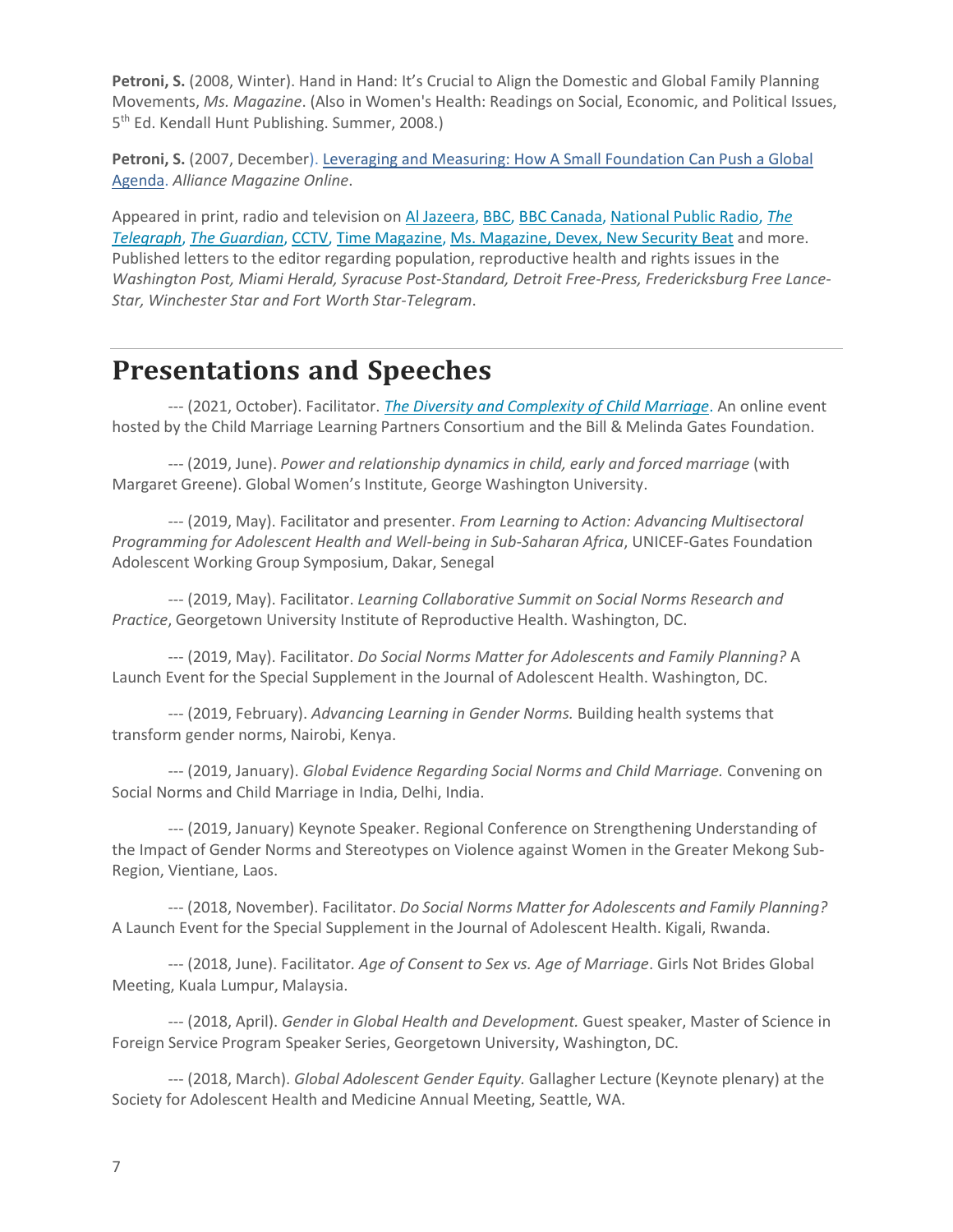---(2018, March). *Gender in Global Health and Development.* Guest speaker, International Education and Development course and Child Marriage Speaker Series, University of California, Berkeley, CA.

---(2017, November). *Gender - The Missing Link in International Development.* Featured speaker at the Center for Gender and Health, University of California, San Diego, CA.

---(2017, November). *Gender - The Missing Link in International Development.* Guest speaker, Transdisciplinary Studies course, Claremont Graduate University, Claremont, CA.

---(2017, October). *Gender as a Structural Driver of Poor Mental Health (Plenary session)*. International Association for Adolescent Health 11<sup>th</sup> World Congress, New Delhi, India.

---(2017, June). *[The Economic Impacts of Child Marriage](http://live.worldbank.org/costs-of-child-marriage)*. World Bank launch of ICRW/World Bank study, Washington, DC.

---(2017, March). *Child Marriage Globally: What do we know?* UNICEF MENA Region consultation on child marriage, Amman, Jordan.

---(2017, February). *Adolescence and the Opportunity for Gender Equity*, Lancet Standing Commission on Adolescent Health and Wellbeing, Bill & Melinda Gates Foundation, Seattle, WA.

---(2016, December). *Using Evidence to End Child Marriage*. Keynote speech at the University of California Global Health Institute, Center of Expertise on Women's Health, Gender, and Empowerment Annual Retreat, Burlingame, CA.

---(2016, November). *Couple Communication on Fertility Intentions in the Context of Child Marriage in Central Zambia*, American Public Health Association Annual Meeting, Denver, CO.

---(2016, October). *[What's Next for Programs and Research?](https://www.cgdev.org/event/girl-summit-dc-2016-keeping-our-promises-adolescent-girls)* Girl Summit, Center for Global Development, Washington, DC. (Also [https://www.youtube.com/watch?v=twfGdyk8R0g\)](https://www.youtube.com/watch?v=twfGdyk8R0g)

---(2016, September). *[What the Evidence Shows: Protecting Girls: Global Efforts to End Child](https://www.foreign.senate.gov/hearings/protecting-girls-global-efforts-to-end-child-marriage-091416) [Marriage,](https://www.foreign.senate.gov/hearings/protecting-girls-global-efforts-to-end-child-marriage-091416)* Testimony to the Senate Foreign Relations Committee, Subcommittee on Western Hemisphere, Transnational Crime, Civilian Security and Global Women's Issues.

---(2016, June). *[Donor Panel](https://www.youtube.com/watch?v=LpO6YPJxQfI)* (Moderator). U.S. Launch of the Lancet Commission on Adolescent Health and Wellbeing. Washington, DC.

---(2016, May). *[Youth Engagement Panel](http://www.ucl.ac.uk/live/thelancetyouth)* (Moderator). Global Launch of the Lancet Commission on Adolescent Health and Wellbeing. London, England.

---(2016, March). *Economic Impacts of Child Marriage*, Ending Child, Early and Forced Marriage: Strategic Brainstorming Session, Canada House, London, England.

---(2016, March). *Child Marriage - What does the latest research tell us?* Seminar at the World Health Organization, Geneva, Switzerland.

----(2016, March). *Why is Suicide the Leading Killer of Older Adolescent Girls?* Population Association of America Annual Meeting, Washington, DC.

---(2016, February). *Gender, Data and the Grand Challenges*, Gates Foundation Grand Challenge on Women and Girls Kickoff Meeting, Nairobi, Kenya.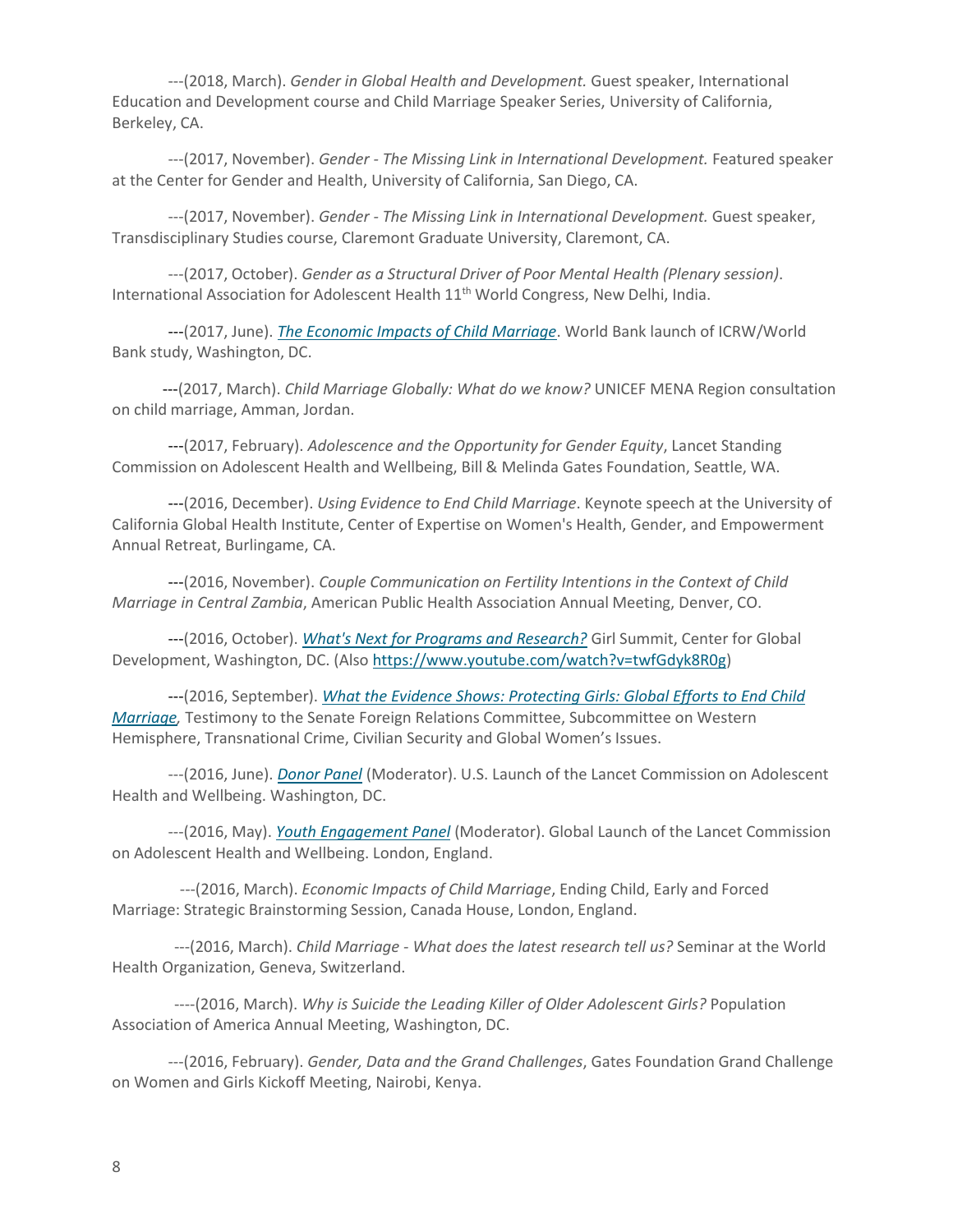----(2015, December). *Gender and Positive Youth Development*, Launch of the USAID YouthPower Learning Network, Washington, DC.

----(2015, November). *Economic Impacts of Child Marriage– Preliminary Findings*, Africa Girl Summit on Ending Child Marriage, Lusaka, Zambia.

----(2015, November). *[Economic Impacts of Child Marriage](http://live.worldbank.org/economic-social-impacts-child-marriage) – Preliminary Findings*, World Bank, Washington, DC.

----(2015, November) *What do we know about Child Marriage?* Launch of USAID Child Marriage Resource Guide, National Press Club, Washington, DC.

----(2015, November). *Synthesizing the Latest Evidence on Child Marriage,* DC Girl Summit, Center for Global Development, Washington, DC.

----(2015, September). *What Works to End Child [Marriage](http://www.state.gov/s/gwi/events/endearlyforcedmarriage/index.htm)*, Women and Foreign Policy Series, U.S. Department of State, Washington, DC.

----(2015, July). *Adolescent Girls and the Sustainable Development Goals.* New Delhi, India.

----(2015, May). *The Child Marriage Project Lifecycle*. Girls Not Brides Member Meeting, Casablanca, Morocco.

----( 2015, March). *Adolescents and Family Planning: What does the Evidence Show?* Consultation on Evidence-based Programming and Policies for Adolescent Girls, UNFPA, New York.

----(2015, January). *Lessons Learned from Sexual and Reproductive Health Programming.* PEPFAR DREAMS Initiative Kickoff, Johannesburg, South Africa.

----(2014, November). *Preventing Child Marriage and Meeting the Needs of Married Adolescents.* Children's Hospital of Philadelphia Conference on Global Gender Disparities and their Impact on Girls.

----(2014, October). *[Women and Girls are Key to Climate Resilience](http://www.aspeninstitute.org/about/blog/why-women-are-key-to-addressing-climate-change-hunger-health-and-development)*. World Bank Civil Society Forum, Washington, DC.

----(2014, September). *Girls at the Center: Bringing the Girl Declaration to the Post-2015 Agenda*. Side Event during UN General Assembly, New York, NY.

----(2014, July). *[Paving the Path to Improved Adolescent Sexual and Reproductive Health -](https://www.wilsoncenter.org/event/underage-addressing-reproductive-health-and-hiv-married-adolescents) [Bangladesh.](https://www.wilsoncenter.org/event/underage-addressing-reproductive-health-and-hiv-married-adolescents)* Woodrow Wilson Center, Washington, DC.

----(2014, January). *Solutions to End Child Marriage: What the Evidence Shows.* National Technical Consultation on Adolescent Health, New Delhi, India.

----(2013, November). *Congressional Voting on the Mexico City Policy*. International Conference on Family Planning, Addis Ababa, Ethiopia.

----(2013, November). *Gender and Congressional Voting on Reproductive Rights: A Case Study of the Mexico City Policy*. American Public Health Association Conference, Boston, MA.

----(2013, October). *Improving the health of women and adolescents: an unfinished agenda*. Expert Group Meeting on Priorities for Improved Survival: ICPD beyond 2014, United Nations Population Division, New York, NY.

----(2013, September). *Women and Girls – The [Solution](https://vimeo.com/97067308) to Feeding a World of 9 Billion*. Thought for Food Summit, Berlin, Germany.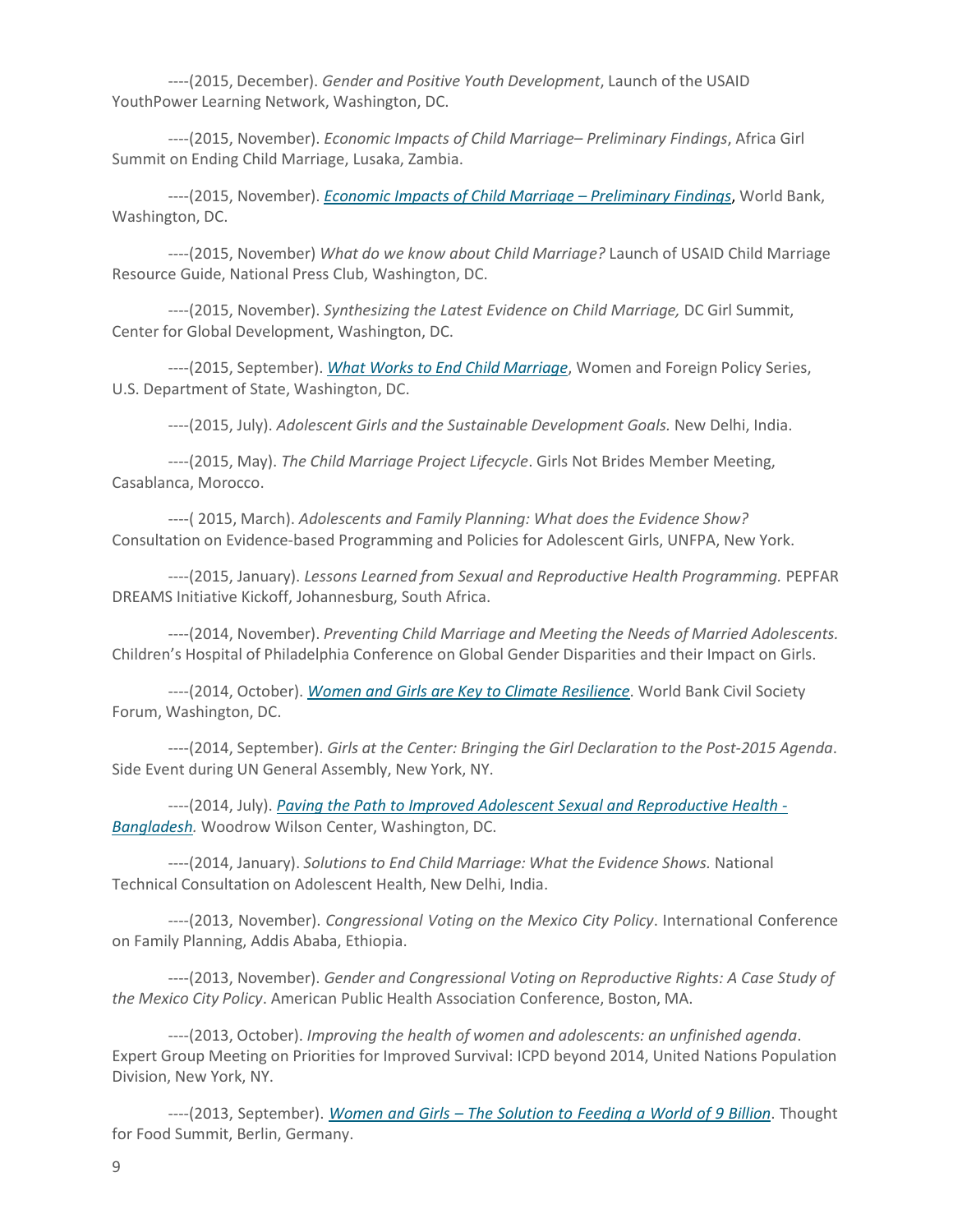----(2013, September). *Why Gender Matters for the Environment.* Gender Integration Workshop, World Resources Institute, Washington, DC.

----(2013, May). *Let Girls beGirls, Not Brides*. Women Deliver Conference, Kuala Lumpur, Malaysia.

----(2013, May). *Adolescent Sexual and Reproductive Health Data: What we have, what's missing and why*. Women Deliver Conference, Kuala Lumpur, Malaysia.

----(2013, April 11). *Gender and Congressional Voting on Reproductive Rights: A Case Study of the Mexico City Policy.* Population Association of America Conference.

----(2012, February). *[Living in a World of Seven Billion.](http://sites.scc.spokane.edu/video/?p=HFCH___2012-02-23&t=flv)* Northwestern University Summit on Sustainability, Evanston, IL and March, 2012 and Spokane Community College President's Speaker Series, Spokane, WA.

----(2011, November). *Seven Billion and 31 Gigatons: Population Growth and Climate Change*. Reproductive Health 2011 Conference. Las Vegas, NV.

----(2010, November). *Gender and Congressional Voting on Reproductive Health.* American Public Health Association Annual Conference. Denver, CO.

----(2008, November). *Ethical Aspects of Making the Population Growth – Climate Change Connection*. American Public Health Association Annual Conference. San Diego, CA.

----(2008, April). *Guiding Young Latin American Reproductive Health Leaders to Productive Adulthood.* Investing in Young People's Health and Development - An International Conference sponsored by the Gates Institute for Population and Reproductive Health. Abuja, Nigeria.

----(2008, April). *An Ethical Argument for Making the Population Growth – Climate Change Connection.* Institute for Women's Policy Research and NOW Foundation Economic Justice Summit, Atlanta, GA.

----(2007, November). *Leveraging and Measuring: A Small Foundation Partners with Big Players to Define Progress*. American Public Health Assoc. Annual Conference, Washington, DC.

----(2007, November). *De-Siloizing the Field: Merging Domestic and International Reproductive Health Advocacy*. American Public Health Association Annual Conference, Washington, DC.

----(2006, June). W*omen's Rights in Mexico and Central America: Innovative Funding Approaches.* Grantmakers Without Borders Annual Conference, San Mateo, California.

----(2006, March). *Investing in Young Leaders to Advance Reproductive Health and Rights.* Sponsored speaker, Women as Global Leaders Conference, Zayed University, Abu Dhabi, United Arab Emirates.

----(2005, October). *Portugal's Role as a Donor for Sexual and Reproductive Health.* International Young Decision Makers Conference, Parliament of Portugal.

----(2005, May). *Donor Perspectives on Adolescent Reproductive Health.* Panel organizer and moderator, Global Health Council Annual Conference, Washington, DC.

----(2003). *Population and Sustainable Development.* Women for Sustainable Development: Building Future Leaders Conference, National Wildlife Federation, Washington, DC.